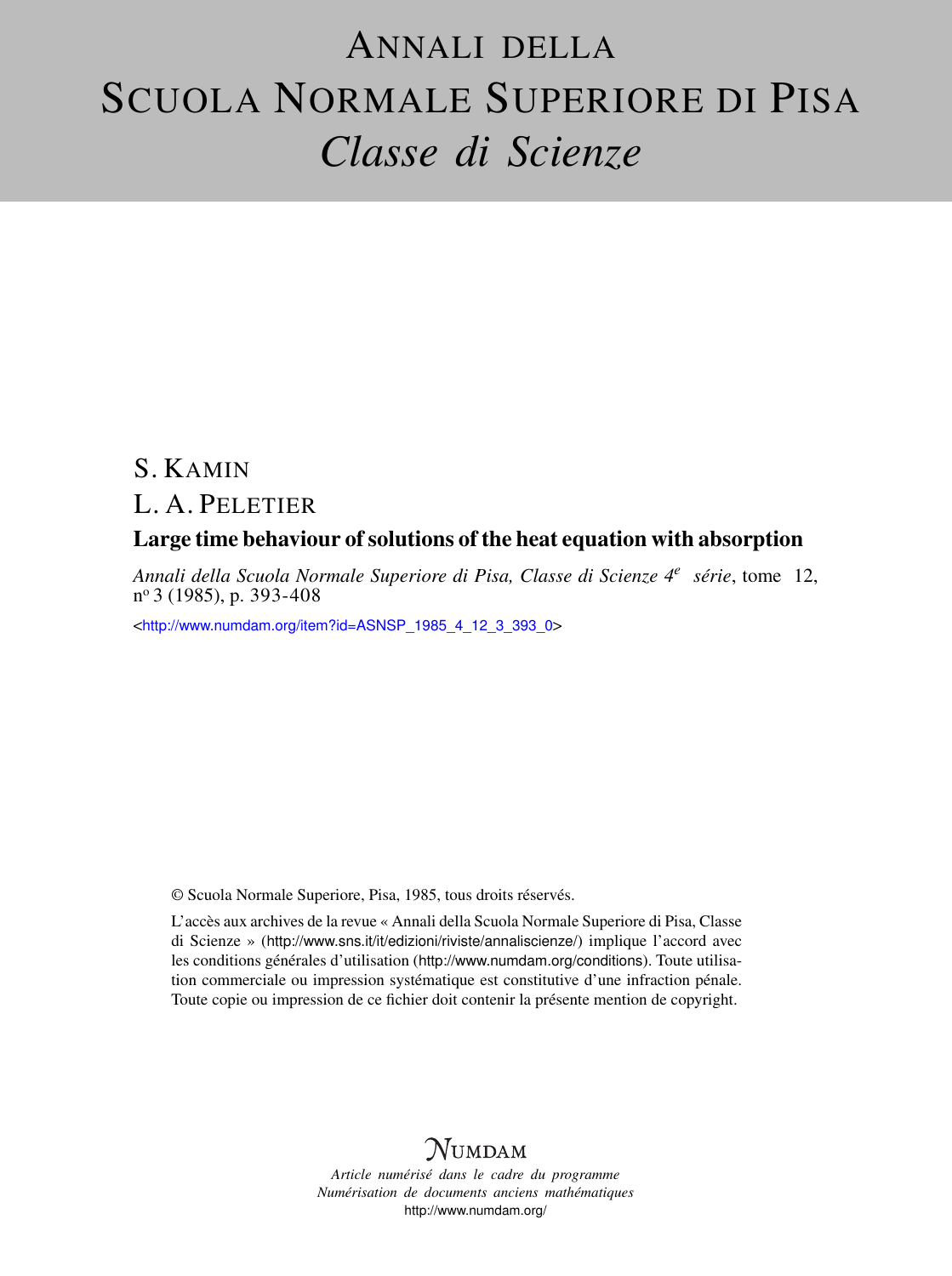## Large Time Behaviour of Solutions of the Heat Equation with Absorption.

S. KAMIN - L. A. PELETIER

#### 1. - Introduction.

In this paper we consider the large time behaviour of nonnegative solutions of the Cauchy Problem

(1.1) (I) 
$$
\begin{cases} u_t = \Delta u - u^p & \text{in } \mathbb{R}^n \times (0, \infty) \\ u(x, 0) = \varphi(x) & \text{in } \mathbb{R}^n \end{cases}
$$

in which  $n \ge 1$ ,  $p > (n+2)/n$  and  $\varphi$  a nonnegative function in  $L^{\infty}(\mathbb{R}^n)$ which decays to zero as  $|x| \to \infty$  at a prescribed rate:

$$
\lim_{|x|\to\infty} |x|^{\alpha} \varphi(x) = A,
$$

where  $\alpha$  and  $\dot{A}$  are positive numbers.

We shall also consider several generalizations of this problem. In the first we allow the constant  $A$  in (1.2) to vary with the angle  $\omega$  of the ray along which  $|x| \to \infty$ :  $A = A(\omega)$  (Theorem 2), and in the second we merely require  $|x|^\alpha \varphi(x)$  to be uniformly bounded in R<sup>n</sup> (Theorem 3). Finally in the third generalization we replace the absorption term  $-w^p$  by a more general nonpositive function  $-g(x, u)$  which has prescribed behaviour as  $u \rightarrow 0$ (Theorem 4).

A number of results are already known about the asymptotic behaviour of solutions of Problem I as  $t \to \infty$  [4]:

(a) If  $0 \le \alpha \le 2/(p-1)$ , then

$$
t^{1/(p-1)}u(x,t)\to c^* \quad \text{ as } t\to\infty,
$$

Pervenuto alla redazione il 28 Dicembre 1983 ed in forma definitiva il 25 Gennaio 1985.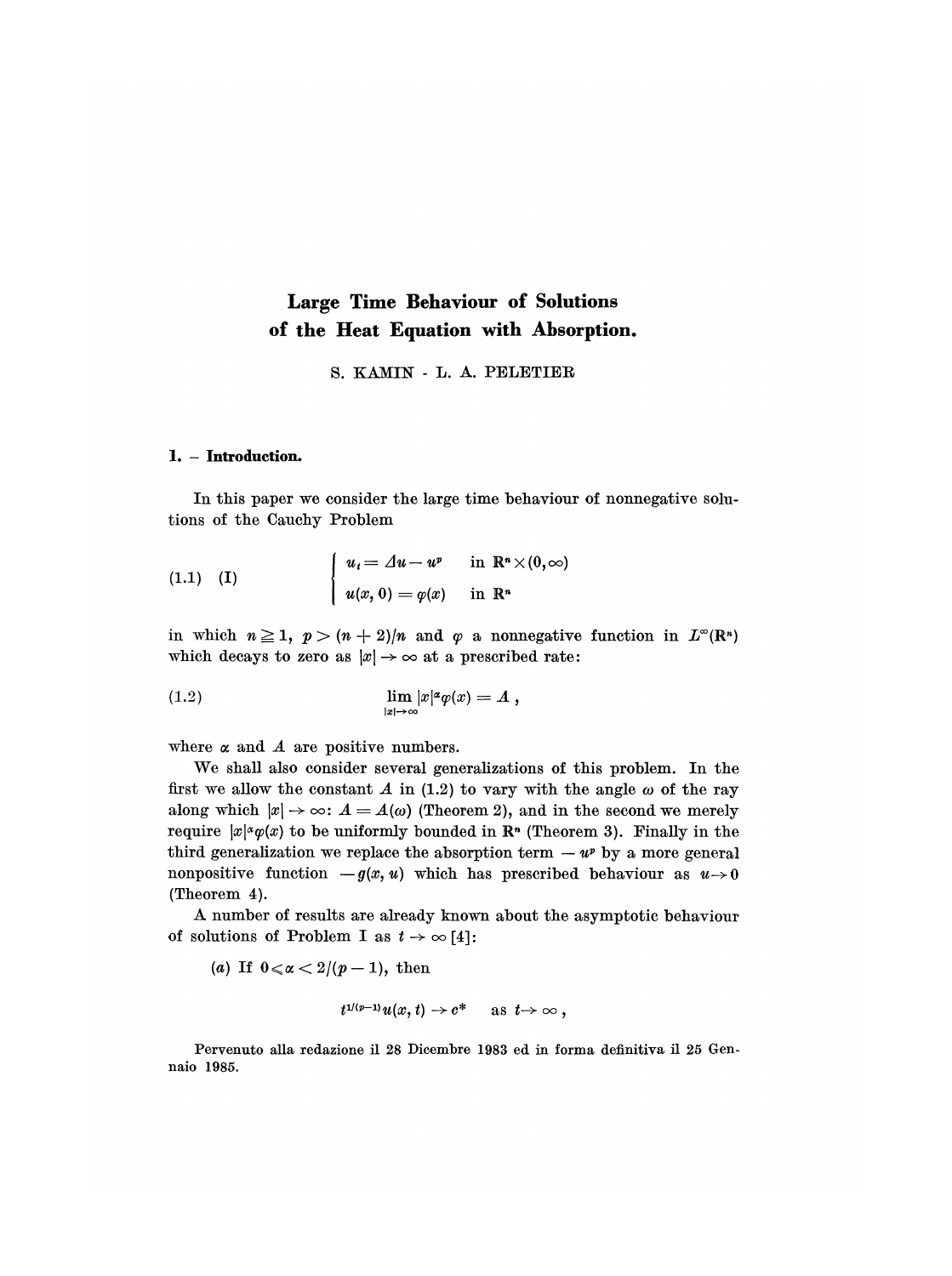where  $e^* = (1/(p-1))^{1/(p-1)}$  uniformly on sets of the form

$$
P_a(t)=\{x\in\mathbb{R}^n\colon |x|\leq at^{\frac{1}{2}}\},\quad \ \, a\geq 0\ ,\quad \ \, t\geq 0\ .
$$

(b) If  $\alpha > n$  and  $p > (n+2)/n$ , then

$$
t^{n/2}u(x,t) - \frac{c_0}{(4\pi)^{n/2}} \exp\left[-|x|^2/4t\right] \to 0 \quad \text{as } t \to \infty
$$

 $\left| t^{n/2} u(x, t) - \frac{c_0}{(4\pi)^{n/2}} \exp\left[-|x|^2/4t\right] \right| \to 0$  as  $t \to \infty$ <br>for some nonnegative constant  $c_0$  —which depends on u— uniformly on sets<br> $P_a, a \ge 0$ .

In this paper we shall be concerned with the case  $\alpha < n$ . Assuming in addition that  $p > (n+2)/n$  and hence  $2/(p-1) < n$ , we can distinguish three cases:

(i)  $0 < \alpha < 2/(p-1);$ (ii)  $\alpha = 2/(p-1)$ ; (iii)  $2/(p-1) < \alpha < n$ .

In the absence of absorption, the solution  $w$  of the problem

(II) 
$$
\begin{cases} w_t = \Delta w & \text{in } \mathbb{R}^n \times (0, \infty) \\ w(x, 0) = \varphi(x) & \text{in } \mathbb{R}^n \end{cases}
$$

in which  $\varphi$  satisfies (1.2) for some  $\alpha \in (0, n)$  and  $A > 0$ , has the property

$$
(1.3) \t\t\t |t^{\alpha/2}w(x, t)-f_0(|x|/t^{\frac{1}{2}})|\to 0 \quad \text{as } t\to\infty
$$

uniformly on sets  $P_a$ ,  $a \ge 0$ . Here  $f_0$  is the solution of the problem

(III) 
$$
\begin{cases} f'' + \left(\frac{n-1}{\eta} + \frac{\eta}{2}\right) f' + \frac{\alpha}{2} f = 0 & \eta > 0 \\ f'(0) = 0, & \lim_{\eta \to \infty} \eta^{\alpha} f(\eta) = A \end{cases}
$$

in which  $\eta = |x|/t^2$  and primes denote differentiation with respect to  $\eta$ . Property (1.3) can be proved by means of the Poisson integral formula or by the scaling methods used in this paper. Thus the solution  $w$  converges to a similarity solution of the heat equation which is uniquely determined by the two parameters  $\alpha$  and  $\dot{A}$  in (1.2).

In this paper we are interested in the effect of absorption on this behaviour, and in particular of a term of the form  $- u^p$  in which  $p > (n + 2)/n$ .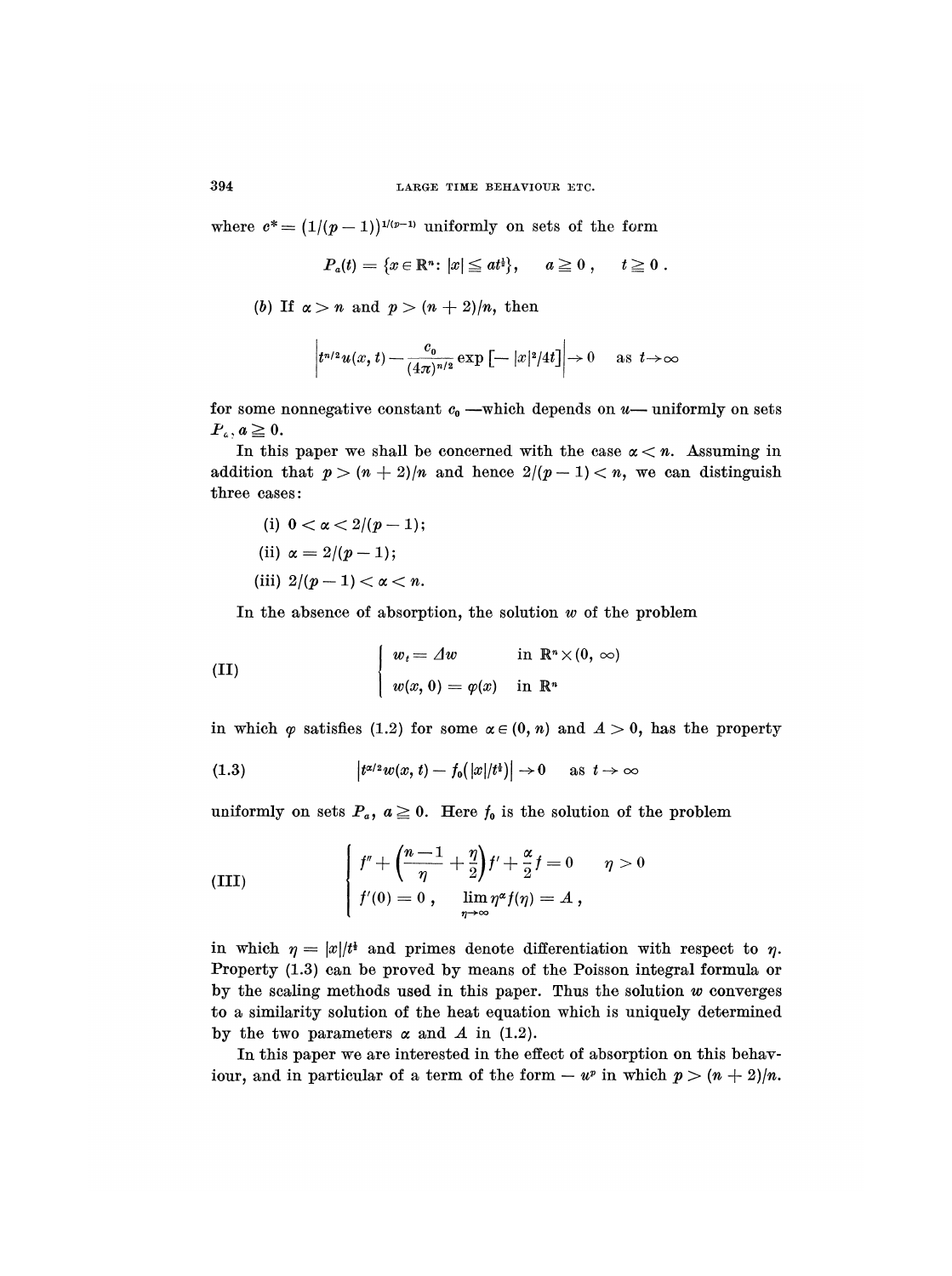We shall show that (Theorems 1 and 3):

I) If 
$$
2/(p-1) < \alpha < n
$$
, then

$$
(1.4) \t t^{\alpha/2}|u(x, t) - w(x, t)| \to 0 \t as t \to \infty
$$

uniformly on sets  $P_a$ ,  $a \geq 0$ .

Hence, in this case, as  $t \to \infty$ , the effect of the absorption term vanishes and, in view of (1.3): if  $2/(p-1) < \alpha < n$ , then

$$
(1.5) \qquad |t^{\alpha/2}u(x,t)-f_0(|x|/t^{\frac{1}{2}})|\to 0 \quad \text{as } t\to\infty
$$

uniformly on sets  $P_a$ ,  $a \geq 0$ .

Our second result concerns the intermediate case when  $\alpha = 2/(p-1)$ , in which-as it turns out-the effects of diffusion and absorption just balance. Specifically we prove (Theorem 1) :

II) If 
$$
\alpha = 2/(p-1)
$$
, then

(16) 
$$
\left| t^{1/(p-1)} u(x, t) - f_1(|x|/t^2) \right| \to 0
$$

uniformly on sets  $P_a$ ,  $a \geq 0$ , where  $f_1$  satisfies

(IV) 
$$
\begin{cases} f'' + \left(\frac{n-1}{\eta} + \frac{\eta}{2}\right) f' + \frac{1}{p-1} f - f^p = 0 & \eta > 0 \\ f'(0) = 0, \quad \lim_{\eta \to \infty} \eta^{2/(p-1)} f(\eta) = A \end{cases}
$$

Thus, in this case,  $u(x, t)$  converges to a similarity solution of the full equation (1.1) which reflects the effects of both diffusion and absorption.

We note that as a by-product of our analysis, we prove the existence of solutions  $f_0$  and  $f_1$  of, respectively, Problems III and IV.

Finally, for the first case, when  $\alpha < 2/(p - 1)$  and  $\varphi(x)$  converges to zero as  $|x| \to \infty$  less fast than in the previous two cases, it has been shown by Gmira and Veron [4] that it is the effect of the diffusion term which vanishes as  $t \rightarrow \infty$ . Specifically they prove that in this case

(1.7) 
$$
|t^{1/(p-1)}u(x, t) - c^*| \to 0
$$
 as  $t \to \infty$ 

where  $c^* = (1/(p-1))^{1/(p-1)}$  uniformly on sets  $P_a, a \ge 0$ .

Theorems 1-4 are proved by a method, first used in [5], which consists in considering the family of solutions  $\{u_k: k \in \mathbb{R}^+\}$  of problems obtained from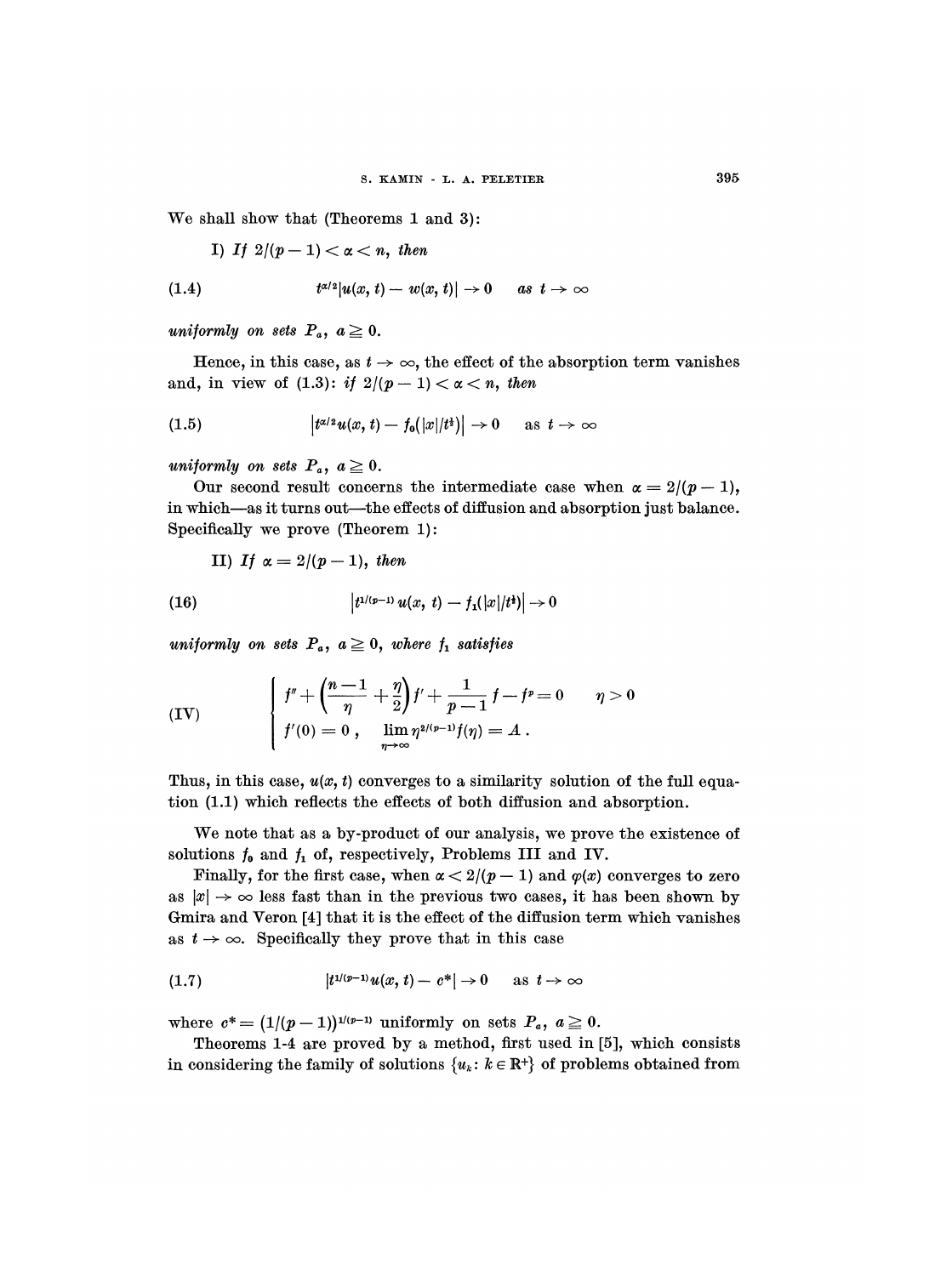Problem I by scaling the variables by means of the similarity transformation

$$
x'=x/k\ ,\quad \ t'=t/k^{\scriptscriptstyle 2} \ ,\quad \ u'=k^{\scriptscriptstyle \alpha} u\ ,\quad \ \varphi'=k^{\scriptscriptstyle \alpha}\varphi
$$

and by studying the behaviour of the functions  $u_k = u'$  as  $k \to \infty$ .

The same method may be used to study the large time behaviour of solutions of the equation

$$
(1.8) \t\t u_t = \Delta(u^m) - u^t
$$

in which  $m > 1$ . However this case requires different estimates. For this reason we shall present it elsewhere.

Equation (1.8) with (1.2), but without the absorption term has been discussed by Alikakos and Rostamian [1].

#### 2. - Preliminaries.

Let  $\mathbb{R}^+ = (0, \infty)$ ,  $S = \mathbb{R}^n \times \mathbb{R}^+$ , and let for any  $T > 0$ ,  $S_T = \mathbb{R}^n \times (0, T]$ . Assume that  $p > (n+2)/n$  and that  $\varphi \in L^{\infty}(\mathbb{R}^n)$ ,  $\varphi \geq 0$ .

DEFINITION. A solution  $u$  of Problem I on  $[0, T]$  is a nonnegative function  $u \in L^{\infty}(S_T)$  which satisfies the identity

$$
\iint\limits_{S_T} [(\zeta_t + \varDelta \zeta)u - \zeta u^p] dx dt + \iint\limits_{\mathbf{R}} \zeta(x,0)\varphi(x) dx = 0
$$

for any  $\zeta \in C^{2,1}(\overline{S}_T)$  which vanishes for large |x| and at  $t = T$ .

The existence and uniqueness of such a solution is well established [6]. By means of standard interior estimates [2] it can be shown that  $u \in C^{2,1}(S_T)$ .

For any  $\alpha \in [2/(p-1), n)$  we say that an initial function  $\varphi$  has the property  $H1$  if

$$
H1 \qquad \lim_{|x| \to \infty} |x|^{\alpha} \varphi(x) = A
$$

for some positive constant A.

Here, the limit is understood in the following distributional sense: for any  $\psi \in C_0^{\infty}(\mathbb{R}^n)$ ,

We say that  $\varphi$  has the property  $H2$  if: for some positive constant B

$$
H2 \t\t |x|^{\alpha} \varphi(x) \leq B \t \text{ for all } x \in \mathbb{R}^n.
$$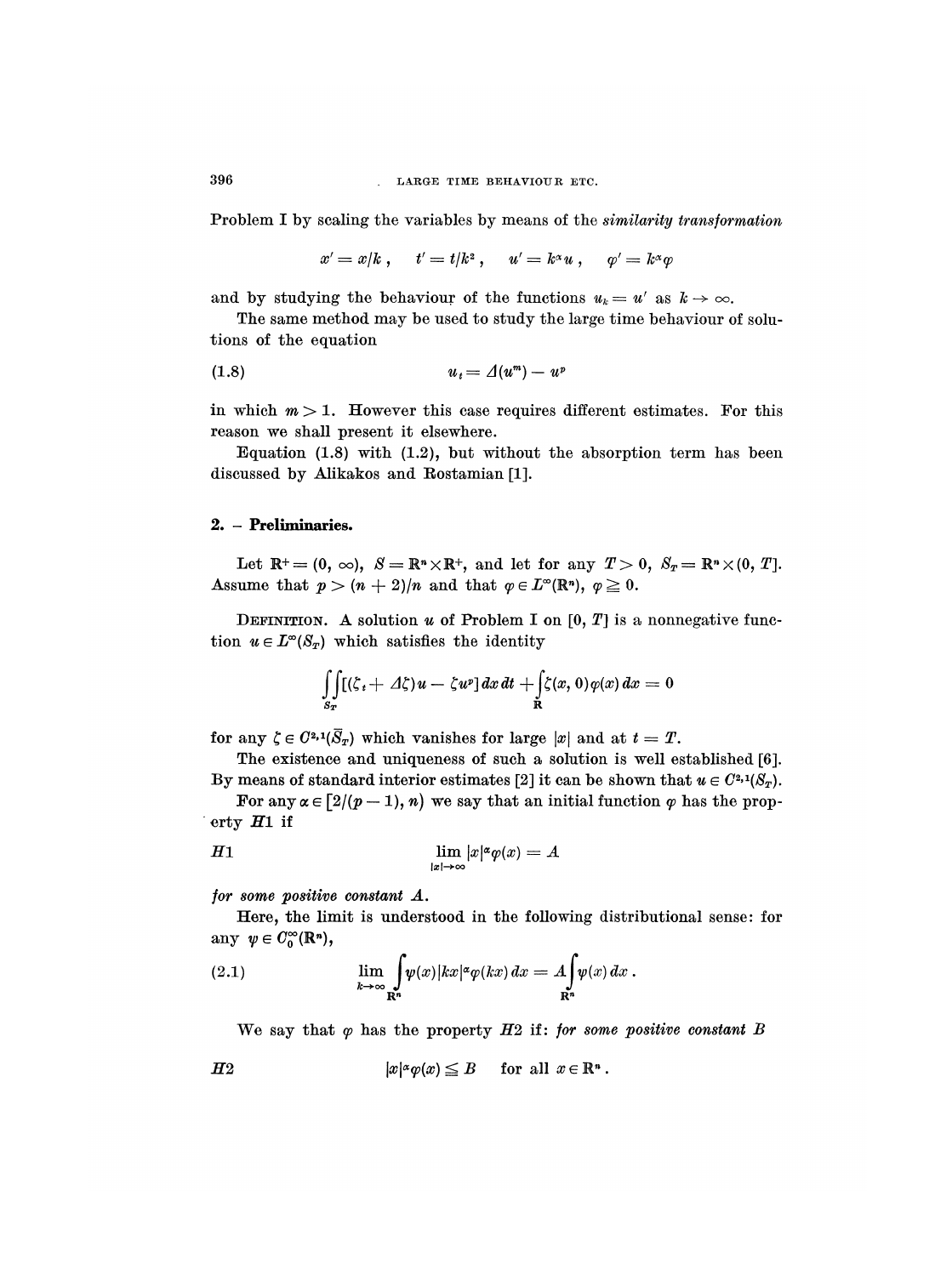397

For  $k > 0$ , we define the family of functions  $u_k(x, t) = k^{\alpha}u(kx, k^2t)$ . It follows by substitution that if u is a solution of Problem I then  $u_k$  is a solution of the problem

$$
(I_k)\begin{cases}u_t = \varDelta u - k^{-\nu}u^p & \text{in }\mathcal{S} \\u(x, 0) = \varphi_k(x) & \text{in }\mathbb{R}^n\end{cases}
$$

in which  $\nu = \alpha(p-1) - 2$  and  $\varphi_k(x) = k^{\alpha} \varphi(kx)$ .

REMARKS. 1) Since  $\alpha \geq 2/(p-1)$ ,  $\nu \geq 0$ . In particular, if  $\alpha = 2/(p-1)$ , then  $v = 0$  and  $u_k$  is again a solution of equation (1.1).

2) If  $\varphi$  has the property H<sub>1</sub>, then for any  $\psi \in C_0^{\infty}(\mathbb{R}^n)$ ,

Note that the singularity at the origin in (2.2) is integrable because  $\alpha < n$ .

To provide bounds for the functions  $u_k$  in S, we shall use the solution W of the problem

(V) 
$$
\begin{cases} w_t = \Delta w & \text{in } S \\ w(x, 0) = |x|^{-\alpha} & \text{in } \mathbb{R}^n \setminus \{0\} \end{cases}
$$

If  $\alpha < n$ , and hence  $w(\cdot, 0) \in L^{1,\text{loc}}(\mathbb{R}^n)$  the existence and uniqueness of a classical solution  $W$  is ensured, i.e.  $W \in C^{2,1}(S) \cap C(\overline{S} \setminus \{(0, 0)\})$  and satisfies (V) in the classical sense.

Note that if  $W(x, t)$  is a solution of Problem V, then so is the function  $k^{\alpha} W(kx, k^2 t)$  for any  $k > 0$ . Hence, since Problem V has only one solution,

$$
W(x, t) = k^{\alpha} W(kx, k^2 t) \quad \text{for all } k > 0 \quad \text{in } S.
$$

Thus if we set  $k^2 t = 1$ , we find that W can be written in the form

(2.3) 
$$
W(x, t) = t^{-\alpha/2} f(\eta) \quad \eta = |x|/t^2.
$$

Substituting this expression into Problem V, we find that  $f$  is a positive solution of the equation

$$
f'' + \left(\frac{n-1}{\eta} + \frac{\eta}{2}\right) f' + \frac{\alpha}{2} f = 0,
$$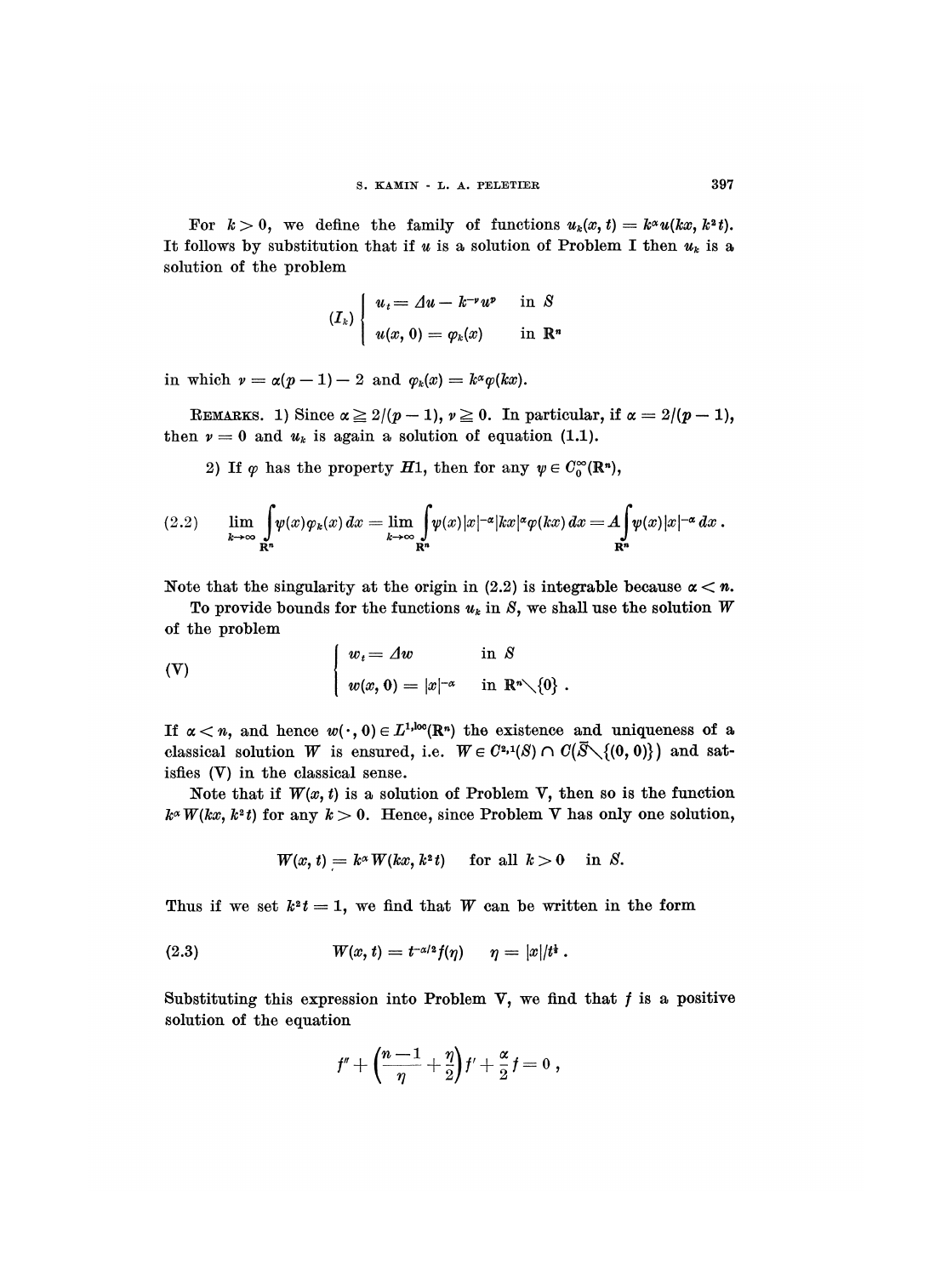that  $f'(0) = 0$ , and that at any  $x \in \mathbb{R}^n \setminus \{0\},\$ 

$$
\lim_{t\to 0^+}t^{-\alpha/2}f(\eta)=|x|^{-\alpha}
$$

or

$$
\lim_{\eta\to\infty}\eta^{\alpha}f(\eta)=1.
$$

Thus, f is a positive solution of Problem III with  $A = 1$ . It follows from the uniqueness of W that Problem III can only have one solution.

LEMMA 1. Suppose  $\varphi$  has the property  $H2$ . Then there exists a positive constant a such that for any  $k > 0$ 

 $\sim$ 

$$
u_k(x, t) \le a \, \overline{W}\left(x, t + \frac{1}{k^2}\right) \quad (x, t) \in \overline{S}.
$$

**PROOF.** Since  $\varphi \in L^{\infty}(\mathbb{R}^n)$  and  $\varphi$  has the property  $H2$ , there exists a constant  $a > 0$  such that

$$
\varphi(x)\leqq af(x)=a\hspace{0.05cm}W(x,1)\hspace{0.5cm}x\in\mathbf{R}^n\ .
$$

Hence

$$
\varphi_k(x) \leq k^{\alpha} a W(kx, 1) \qquad x \in \mathbb{R}^n .
$$

Set  $z(x, t) = W(kx, k^2t + 1)$  Then z is a solution of the heat equation and  $z(x, 0) = W(kx, 1)$ . Therefore, by the Comparison Principle,

$$
u_k(x,t) \leq k^{\alpha} a z(x,t) = k^{\alpha} a \, W\left(kx, k^2\left(t+\frac{1}{k^2}\right)\right) = a \, W\left(x, t+\frac{1}{k^2}\right) \quad \text{in } \bar{S}.
$$

COROLLARY. Suppose  $\varphi$  has property  $H2$ . Then there exists a positive constant  $M$  such that for all  $k > 0$ 

$$
(2.4) \t\t uk(x, t) \leq M\tau^{-\alpha/2} \t x \in \mathbb{R}^n, \quad t \geq \tau \geq 0.
$$

PROOF. By Lemma 1 and  $(2.3)$ :

$$
u_k(x,yt) \leq a \left(t + \frac{1}{k^2}\right)^{-\alpha/2} \max \left\{f(\eta) \colon \eta \geq 0\right\} \leq M\tau^{-\alpha/2}
$$

where  $M = a \max \{f(\eta) : \eta \geq 0\}.$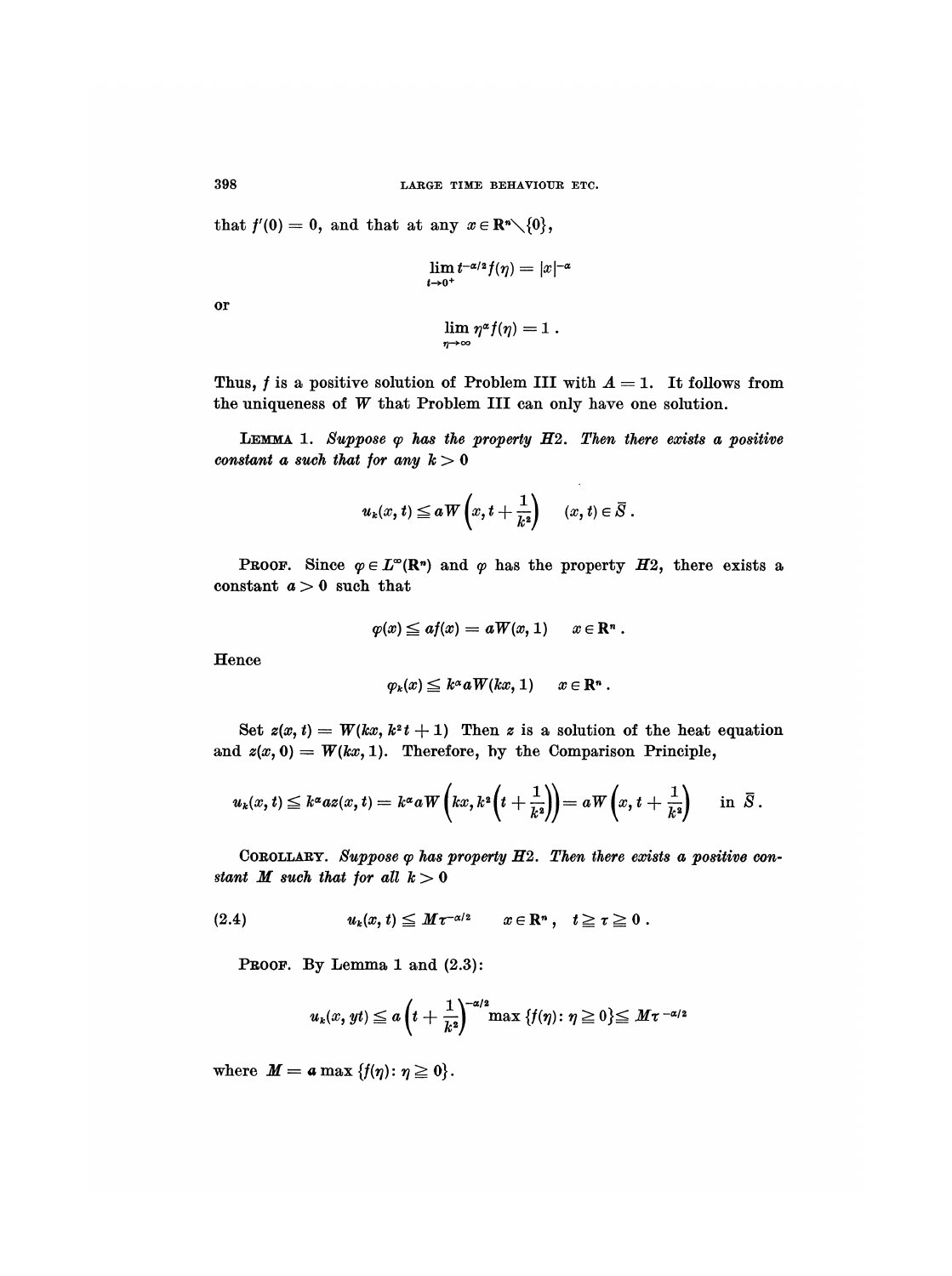By means of classical Bernstein type arguments-see for instance [6, Lemma 4]—we may conclude from (2.4) that for each  $\tau > 0$  there exists a constant  $C_1(\tau)$  which does not depend on k, such that

$$
(2.5) \t |\nabla u_k(x,t)| \leq C_1(\tau) \t x \in \mathbb{R}^n, \quad t \geq \tau.
$$

By [3] this implies the existence of positive constants  $C_2(\tau)$  and  $\delta(\tau)$ , which do not depend on  $k$  either, such that

$$
|u_k(x, t) - u_k(x, t_0)| \leq C_2(\tau) |t - t_0|^{\frac{1}{4}} \quad x \in \mathbb{R}^n , \quad t \geq \tau
$$

if  $|t - t_0| < \delta(\tau)$ . Thus, we have proved the following lemma.

LEMMA 2. Suppose  $\varphi$  has the property H2. Then for each  $\tau > 0$ , the family of functions  $\{u_k(x, t): k > 0\}$  is uniformly, locally, Hölder continuous in  $S \setminus S_x$ with exponent 1 in x and  $\frac{1}{2}$  in t.

#### 3. - The main result.

Let  $T > 0$  and  $\tau \in (0, T)$ , and define the sets  $S_{T}^{\tau} = S_{T} \setminus S_{\tau}$ ,  $B_{R} = \{x \in \mathbb{R}^{n}$ :  $|x| < R$  and  $Q_T(l) = B_t \times (1/l, T]$ ,  $l = 1, 2, ...$ 

By Lemma 2, and the theorem of Arzela-Ascoli, there exists for each  $l \geq 1$  a subsequence  $\{u_{k}\}\$  and a function  $U \in C^{1,1}(Q_T(l))$  such that

$$
u_{k_l} \to U
$$
 as  $k_l \to \infty$  in  $C(Q_T(l))$ .

By taking a diagonal subsequence we obtain a sequence  ${u_{\mathbf{k'}}}$  and a function  $U \in C(S_T)$  such that

$$
(3.1) \t\t u\iota \to U \t as k' \to \infty \t in C(K)
$$

for any compact subset  $K$  of  $S_T$ :

Note that by Lemma 1, for any  $\delta > 0$ 

$$
(3.2) \t\t\t sup \{U(x,t): (x,t)\in \overline{S}_T,\, x^2+t\geqq \delta\}<\infty\,.
$$

We shall show that  $U$  is a classical solution of the problem

$$
(3.3b) \t\t\t  $u(x, 0) = A|x|^{-\alpha}$  in  $\mathbb{R}^n \setminus \{0\},\$
$$

where  $\theta = 0$  if  $\alpha > 2/(p - 1)$  and  $\theta = 1$  if  $\alpha = 2/(p - 1)$ .

We begin with two technical auxiliary results.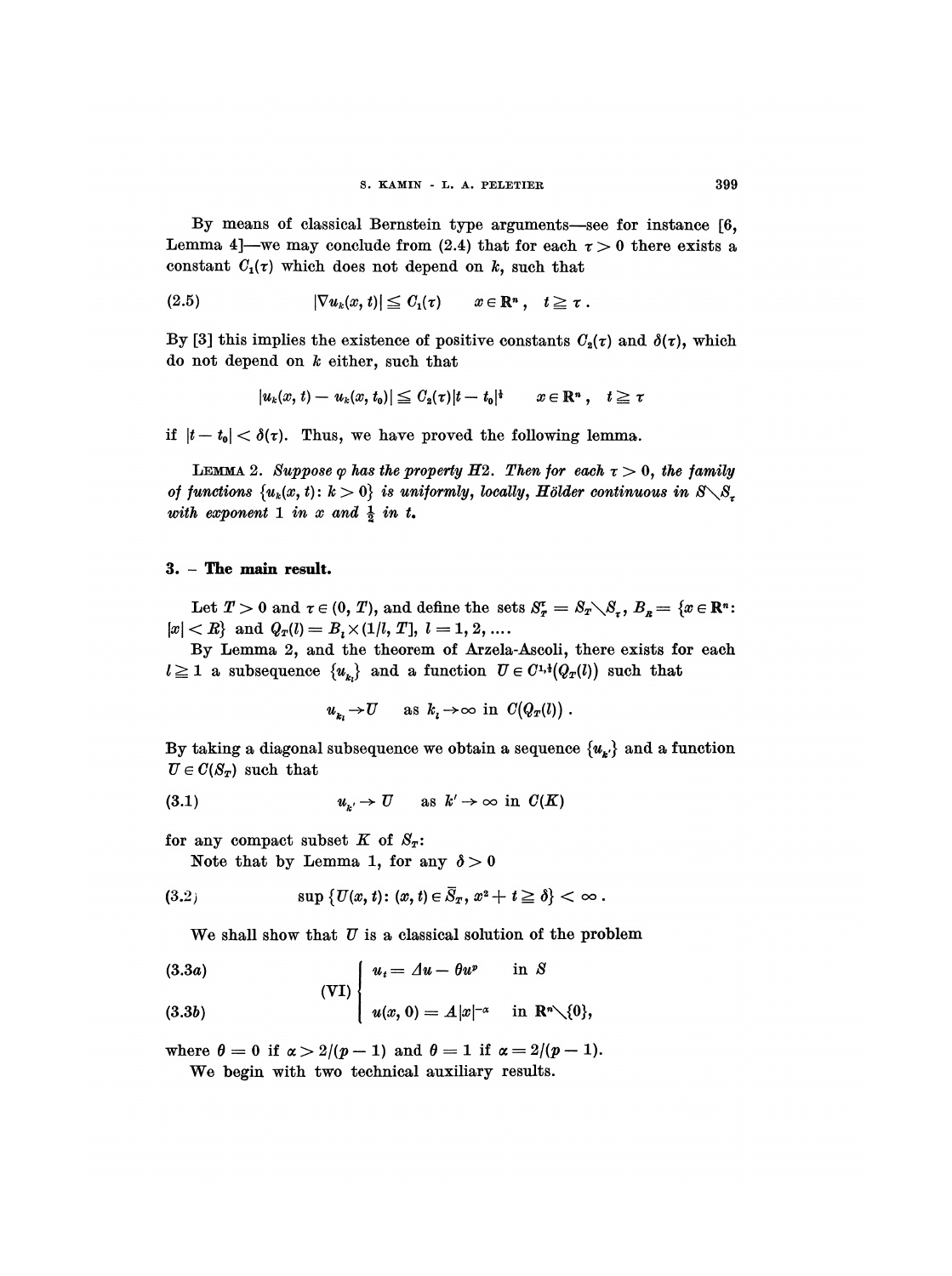PROPOSITION 1. Suppose  $\varphi$  satisfies  $H2$ . Then there exists a constant  $C \in \mathbb{R}^+$ , which does not depend on  $k > 0$  such that

$$
\int\limits_{0}^{\tau}\!\!\int\limits_{B_1}\!\!u_k\,dx\,dt\leqq C\tau\,,\quad \ \tau>0\;.
$$

PROOF. By Lemma 1,

$$
\int_{0}^{t} \int_{B_1} u_k dx dt \leq a \int_{0}^{t} \int_{B_1} W\left(x, t+\frac{1}{k^2}\right) dx dt = a |\partial B_1| \int_{\varepsilon}^{\tau+\varepsilon} s^{(n-\alpha)/2} ds \int_{0}^{s-\frac{1}{2}} f(\eta) \eta^{n-1} d\eta
$$

where  $|\partial B_1|$  denotes the area of  $\partial B_1$ ,  $\varepsilon = 1/k^2$  and  $s = t + \varepsilon$ . Since f is a solution of Problem III, and hence  $\eta^{\alpha} f(\eta) \rightarrow A$  as  $\eta \rightarrow \infty$ ,

$$
\int\limits_{0}^{s^{-1}}f(\eta)\eta^{n-1}d\eta\leqq C\ast_{S^{(\alpha-n)/2}}\qquad s>0
$$

for some positive constant  $C^*$ . Thus

$$
\int\limits_{0}^{\tau}\int\limits_{B_1} u_k\,dx\,dt\leqq a|\partial B_1|C^*\tau,
$$

which completes the proof.

PROPOSITION 2. Suppose  $\varphi$  satisfies  $H2$ . Then there exist positive constants  $C_1$  and  $C_2$ , which do not depend on k, such that

$$
\int_{0}^{t} u_k^p dx dt \leq C_1 \tau + C_2 \begin{cases} ( \tau + k^{-2} )^{\gamma/2} & \text{if } \gamma > 0, \, \gamma \neq 2 \\ ( \tau + k^{-2} ) \log \frac{1}{\tau + k^{-2}} & \text{if } \gamma = 2 \\ \log \left( 1 + k^2 \tau \right) & \text{if } \gamma = 0 \\ k^{-\gamma} & \text{if } \gamma < 0 , \end{cases}
$$

where  $\gamma = n - \alpha p + 2$ .

PROOF. Proceeding as in the proof of Proposition 1, we obtain

(3.4) 
$$
\int_{0}^{\tau} \int_{B_1} u_k^p dx dt \leq a^p |\partial B_1| \int_{\varepsilon}^{\tau+\varepsilon} s^{p/2} ds \int_{0}^{s-\varepsilon} f^p(\eta) \eta^{n-1} d\eta.
$$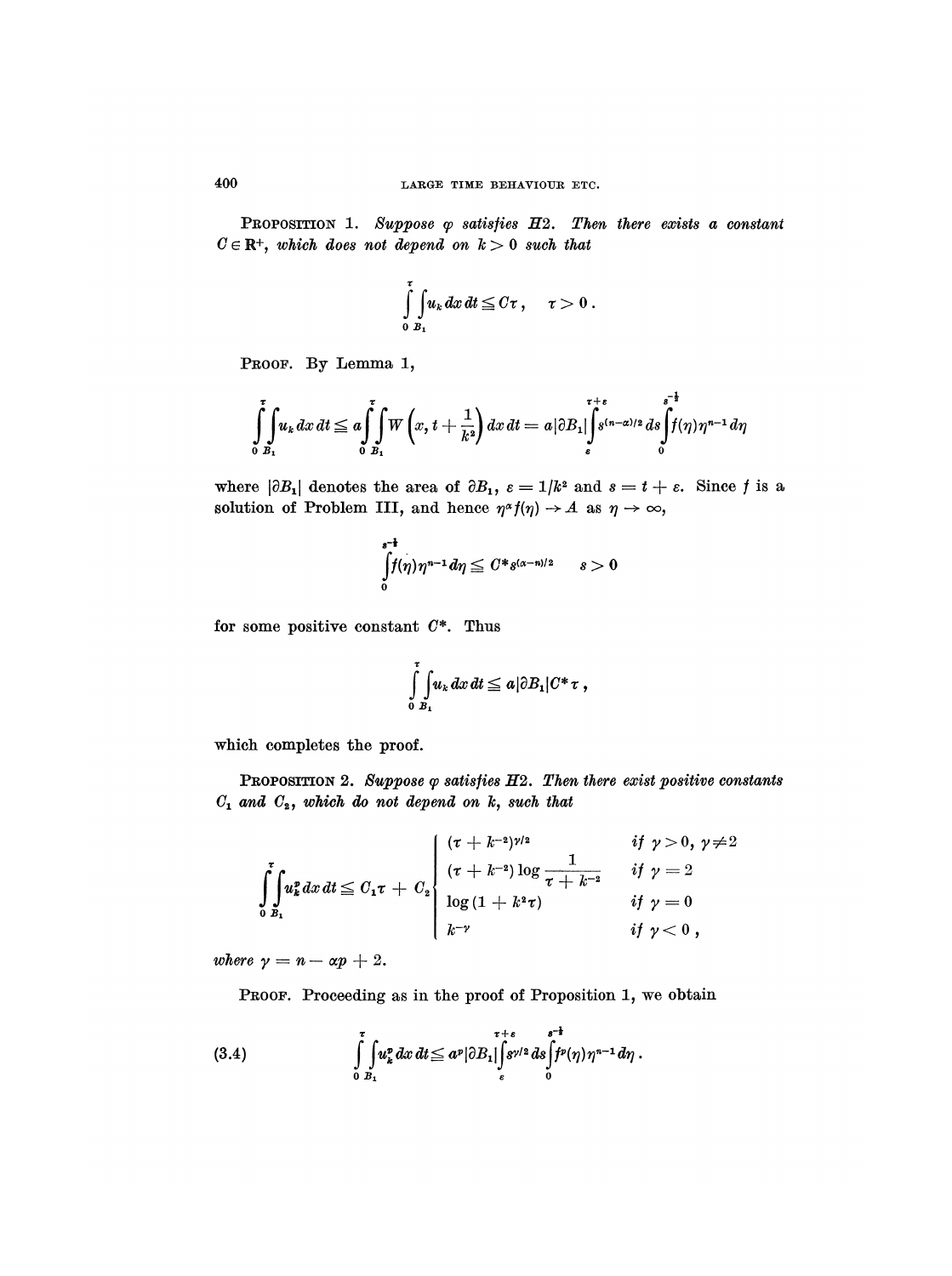The remainder of the proof consists of an elementary, but involved computation of an upper bound of the integrals on the right hand side of (3.4). We omit it here.

LEMMA 3. Let  $\varphi$  have the properties H1 and H2. Then U is a classical solution of Problem VI.

**PROOF.** By the definition of  $u_k$  we can write for any  $\tau \in (0, T)$ , and any test-function  $\zeta$ ,

$$
(3.5) \qquad \Bigl(\iint\limits_{S_{\tau}} + \iint\limits_{S_{\tau}^*} \Bigl) [(\zeta_t + \varDelta \zeta) u_k - k^{-\nu} \zeta u_k^p] \, dx \, dt + \iint\limits_{\mathbf{R}^n} \zeta(x, 0) \varphi_k(x) \, dx = 0 \; .
$$

Let  $\varepsilon > 0$  be given. Then, by Propositions 1 and 2, there exist positive numbers  $\tau$  and  $k_0$  such that if  $k > k_0$ , then

$$
\int\limits_{S_{\tau}}[(\zeta_i+\Delta\zeta)u_k-k^{-\nu}\zeta u_k^p]\,dx\,dt<\tfrac{1}{2}\varepsilon
$$

and, because  $U \le aW$  by Lemma 1 and Propositions 1 and 2,

(3.7) 
$$
\iint\limits_{S_{\tau}} [(\zeta_t + \varDelta \zeta) U - \theta \zeta U^p] dx dt < \tfrac{1}{2} \varepsilon.
$$

By (3.1) we have as  $k' \rightarrow \infty$ , omitting the primes,

$$
(3.8) \qquad \iint\limits_{S^*_T} [(\zeta_t + \varDelta \zeta) u_k - k^{-\nu} \zeta u_k^*] dx dt \to \iint\limits_{S^*_T} [(\zeta_t + \varDelta \zeta) U - \theta \zeta U^p] dx dt
$$

and by  $H1$  and  $(2.1)$ ,

(3.9) 
$$
\lim_{k\to\infty}\int_{\mathbf{R}^n}\zeta(x,0)\,\varphi_k(x)\,dx=\int_{\mathbf{R}^n}\zeta(x,0)\,A|x|^{-\alpha}\,dx.
$$

Putting (3.5)-(3.9) together we obtain

$$
\left|\iint\limits_{S_T} [(\zeta_t + \varDelta \zeta) U - \theta \zeta U^p] dx dt + \iint\limits_{\mathbf{R}^n} \zeta(x,0) \varDelta |x|^{-\alpha} dx \right| \leq \varepsilon.
$$

Since  $\varepsilon$  can be chosen arbitrarily small, it follows that

$$
\iint\limits_{S_T} [(\zeta_t + \varDelta \zeta) U - \theta \zeta U^p] dx dt + \iint\limits_{\mathbf{R}^n} \zeta(x,0) \varDelta |x|^{-\alpha} dx = 0
$$

 $\sim 100$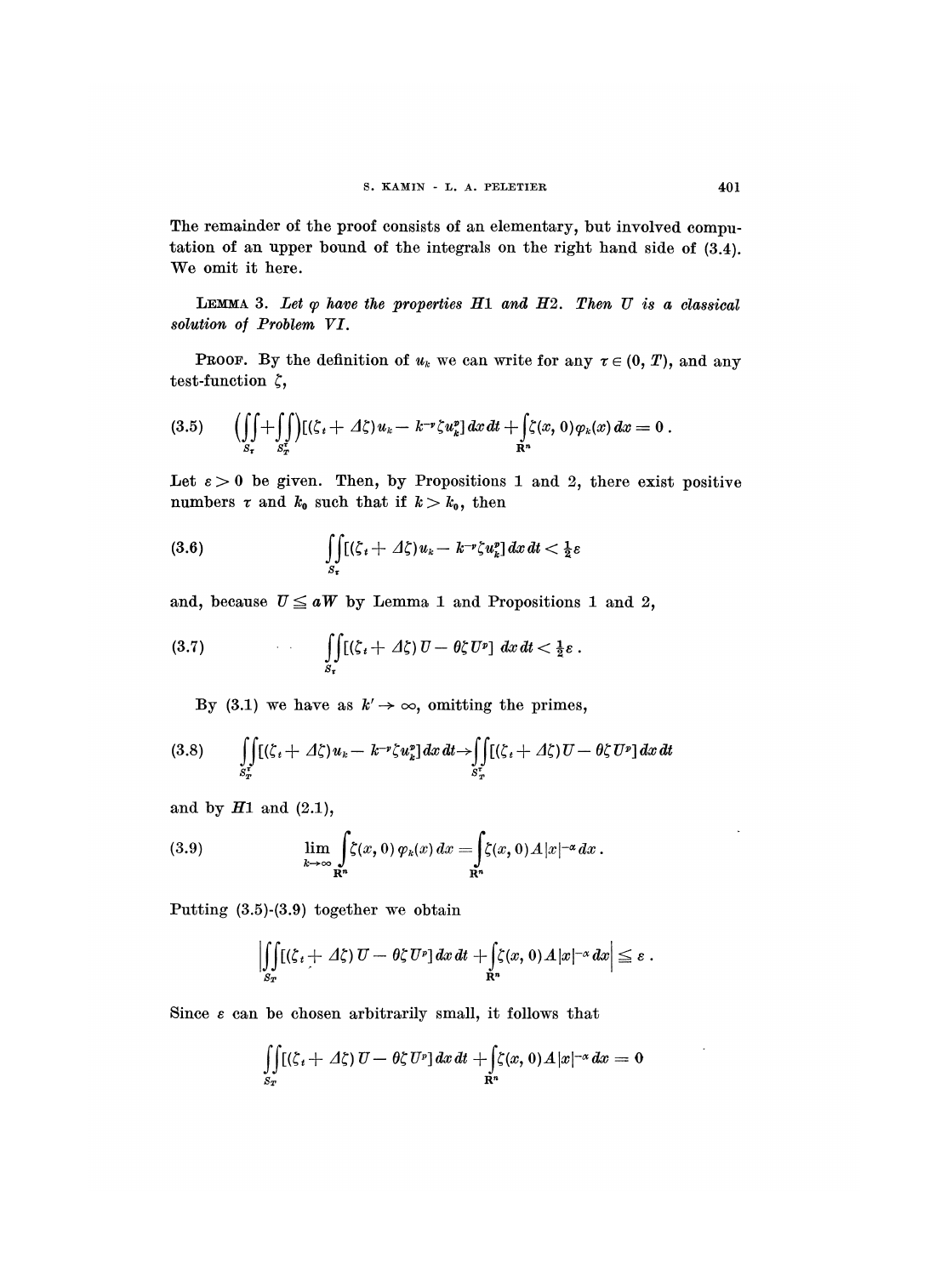and hence, because  $\zeta$  was an arbitary test function, U is a weak solution of Problem VI in the sense of the definition given in section 2, with the only difference that in Problem VI,  $U(x, 0) \in L^{1,loc}(\mathbb{R}^n)$ .

In view of Lemma 2, and the (locally) uniform convergence of  $u_{\mu}$  to U as  $k' \to \infty$  in  $S_T$ ,  $U \in C^{1,1}(K)$ , for any complact subset K of  $S_T$ : Hence, by standard interior regularity results,  $U \in C^{2,1}(S_T)$ , and thus satisfies the equation in the classical sense.

We shall now show that the entire sequence  $u_k$  converges to  $U$ . This will follow from the uniqueness of  $U$ , which will be established in the next lemma.

LEMMA 4. Let  $u_1$  and  $u_2$  be classical solutions of Problem VI, in which  $\alpha < n$ , which satisfy (3.2) for some  $\delta > 0$ . Then  $u_1 = u_2$  in  $S_T$ .

**PROOF.** For  $\theta = 0$ , Lemma 4 is well known. Thus, we shall only consider the case  $\theta = 1$ .

Let  $R > 0$ , and let  $\zeta$  be any function in  $C^{2,1}(B_R \times (0, T])$  which vanishes at  $t = T$  and on  $\partial B_R \times (0, T]$ . Then  $u_1$  and  $u_2$  satisfy the identity

$$
\int_{0}^{T}\int_{B_R} [(\zeta_t + \Delta \zeta)u - \zeta u^p] dx dt - \int_{0}^{T}\int_{\partial B_R} \frac{\partial \zeta}{\partial \nu} u dS dt + \int_{B_R} \zeta(x,0) \Delta |x|^{-\alpha} dx = 0,
$$

whence  $v = u_1 - u_2$  satisfies the identity

$$
\int_{0}^{T} \int_{B_R} (\zeta_t + \Delta \zeta - c \zeta) v \, dx \, dt = \int_{0}^{T} \int_{\partial B_R} \frac{\partial \zeta}{\partial \nu} v \, dS \, dt
$$

in which

$$
c(x,t) = \frac{u_1^2(x,t) - u_2^2(x,t)}{u_1(x,t) - u_2(x,t)}
$$

Note that c is a smooth positive function, which is bounded in  $S_T \setminus S_{\tau}$  for any  $\tau \in (0, T)$ .

Let  $F \in C_0^{\infty}(S_T)$ , and choose for  $\zeta$  the solution of the problem

- (3.10a)  $\zeta_t + \Delta \zeta - c \zeta = F$  in  $B_R \times (0, T)$
- on  $\partial B_{\mathbf{R}} \times (0,\ T)$ (3.10b)  $\zeta=0$
- $\zeta(x, T) = 0$ on  $B_{\mathbf{R}}$ .  $(3.10c)$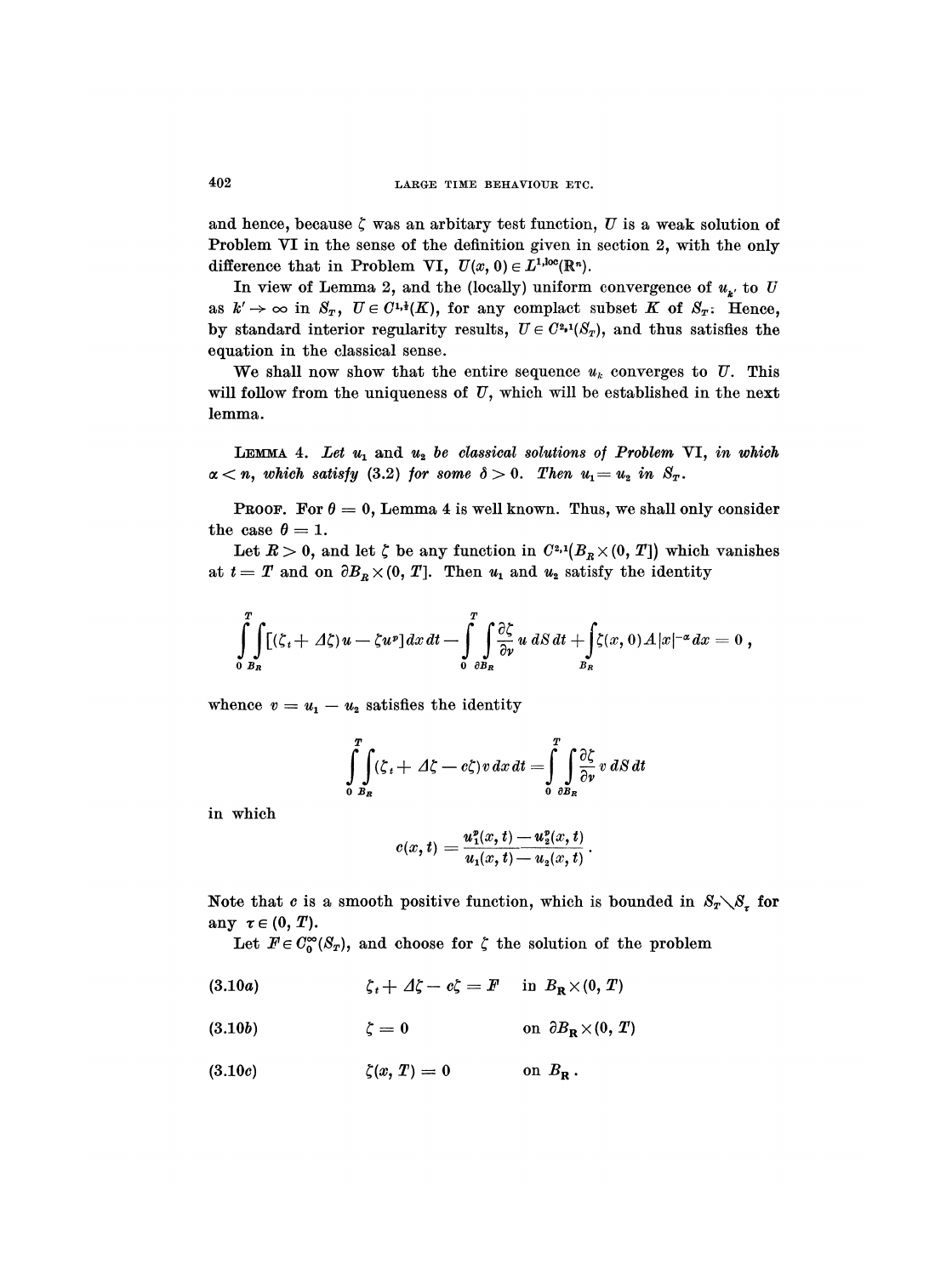Since c and F are smooth functions, the existence and uniqueness of  $\zeta$  is ensured.

Let  $\zeta$  be the solution of the equation

$$
\xi_t + \Delta \xi = -|F| \quad \text{in } B_R \times (0, T)
$$

which satisfies (3.10b and c). Then, because  $c > 0$ , it follows from the maximum principle that

$$
|\zeta|\leq \overline{\zeta}\quad\hbox{ in }\ \overline{B}_R\times[0,\,T]\,,
$$

and hence that

$$
\left|\frac{\partial \zeta}{\partial \nu}\right| \leq \left|\frac{\partial \zeta}{\partial \nu}\right| \quad \text{on} \quad \partial B_R \times [0, T].
$$

Finally, we let  $R \to \infty$ . It can be seen from the Poisson integral formula that  $R^{n-1}|\partial \xi/\partial v| \to 0$ . Hence, because |v| is bounded for large |x|, we obtain in the limit

$$
\iint\limits_{S_T} Fv\,dx\,dt=0\;.
$$

Remembering that  $F$  was an arbitrary function in  $C_0^{\infty}(S_T)$  and that v is continuous in  $S_T$ , we conclude that  $v = u_1 - u_2 = 0$  in  $S_T$ .

LEMMA 5. Let  $\varphi$  have the properties  $H1$  and  $H2$ . Then

$$
u_k(x, t) \to U(x, t) \quad \text{as } k \to \infty
$$

uniformly on every compact subset of  $S_T$ , where U is the (classical) solution of Problem VI.

The proof is standard, and we omit it here.

REMARK. If  $\alpha = 2/(p-1)$ , then if  $U(x, t)$  is a solution of Problem V in S, then so is the function  $k^{2(p-1)} U(kx, k^2t)$  for any  $k > 0$ . Hence, if  $U$  is bounded for large  $|x|$  and  $t \geq 0$ , it follows from Lemma 4 that

$$
U(x, t) = k^{2/(p-1)} U(kx, k^2 t) \quad \text{ for all } k > 0 \quad \text{in } S.
$$

Therefore,  $U$  can be written in the form

$$
U(x, t) = t^{-1/(p-1)} f_1(\eta) \quad \eta = |x|/t^*.
$$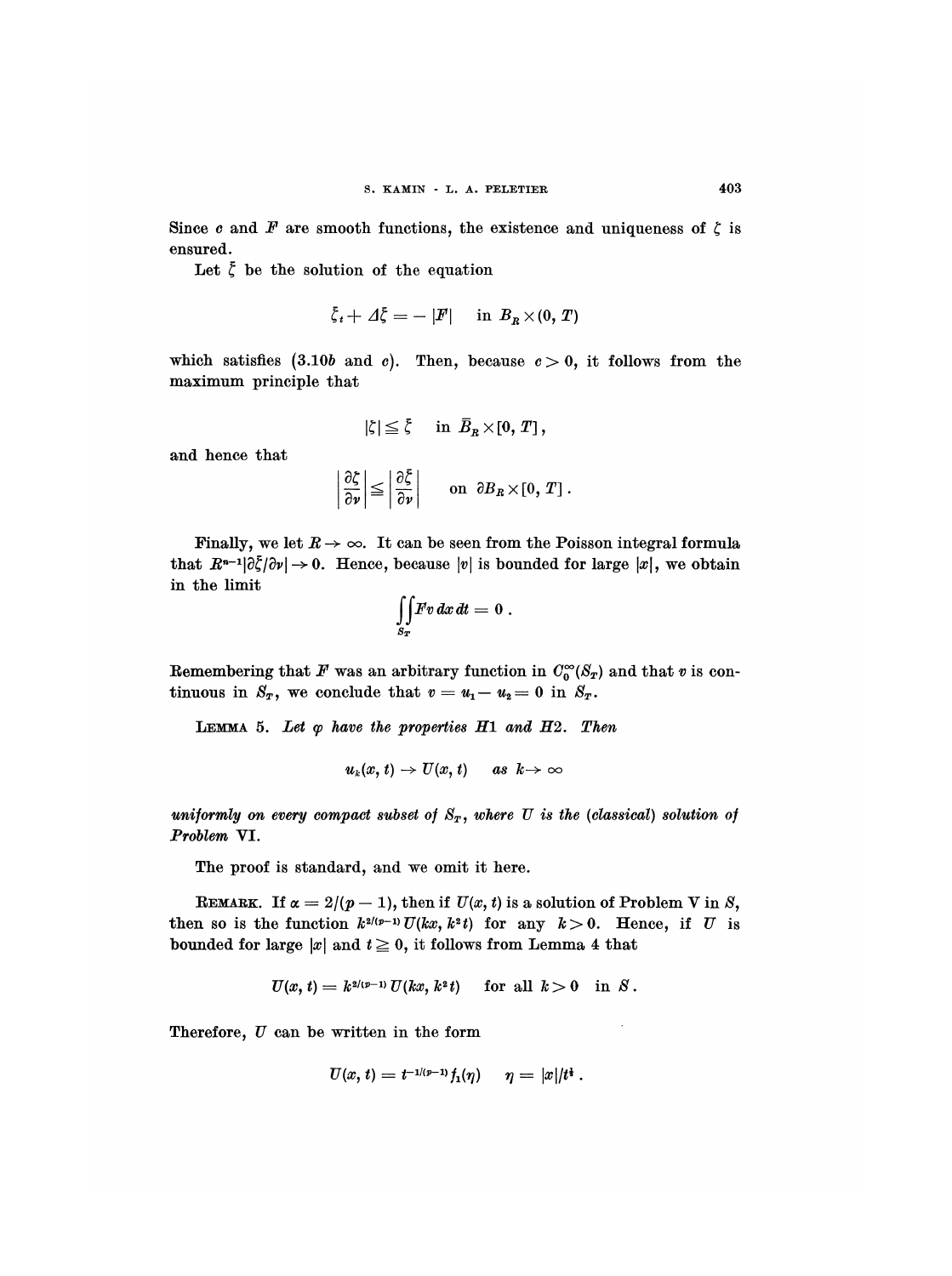Substituting this expression into Problem VI, we find that  $f_1$  is a positive solution of the equation

$$
f'' + \Big(\!\frac{n-1}{\eta} + \frac{\eta}{2}\!\Big) f' + \frac{1}{p-1}\,f - f^p\!=0 \quad \ \, \eta>0\,,
$$

that  $f'(0) = 0$ , and that the initial condition (3.3b) implies that

$$
\lim_{\eta\to\infty}\eta^{{\scriptscriptstyle 2/(p-1)}}f(\eta)=A\;.
$$

Thus,  $f_1$  is a positive solution of Problem IV. It follows from the uniqueness of  $U$ , that Problem IV can only have one positive solution.

Having determined the limit of the sequence  $\{u_k\}$  as  $k \to \infty$ , and characterized the limit function  $U$ , we now turn to the description of the behaviour of the solution  $u(x, t)$  of Problem I as  $t \to \infty$ .

We have proved that

$$
(3.11) \t uk(x, 1) = k\alphau(kx, k2) \rightarrow U(x, 1) \t as k \rightarrow \infty
$$

uniformly on compact subsets of  $\mathbb{R}^n$ . Thus, if we write  $kx = x'$  and  $k^2 = t'$ , we obtain, omitting the primes again

$$
(3.12) \t t^{\alpha/2}u(x,t) \to U(x/t^{\frac{1}{2}},1) \quad \text{as } t \to \infty
$$

uniformly on sets  $P_a, a \geq 0$ .

**THEOREM 1.** Suppose  $p > (n+2)/n$ . Let u be the solution of Problem I, in which  $\varphi$  has the properties  $H1$  and  $H2$ , and,  $2/(p-1) \le \alpha < n$ . Then

$$
\left| t^{\alpha/2} u(x, t) - f_{\theta}(|x|/t^{\frac{1}{2}}) \right| \to 0 \quad \text{as} \ \ t \to \infty
$$

uniformly on sets  $P_a$ ,  $a \geq 0$ , where  $f_{\theta}(\eta)$  is the positive solution of the problem

$$
\left\{\begin{array}{ll}f^{\prime\prime}+\left(\dfrac{n-1}{\eta}+\dfrac{\eta}{2}\right)f^{\prime}+\dfrac{\alpha}{2}\,f-\theta f^p=0 & \quad \eta>0 \\ f^\prime(0)=0\ , & \displaystyle\lim_{\eta\rightarrow\infty}\eta^\alpha f(\eta)=A\ ,\end{array}\right.
$$

in which  $\theta = 0$  if  $\alpha > 2/((p-2)$  and  $\theta = 1$  if  $\alpha = 2/(p-1)$ .

REMARK. We conjecture that by letting  $A \rightarrow \infty$ , one can retrieve the fact that

$$
(1.7) \t t1/(p-1)u(x, t) \to c^* \t as t \to \infty
$$

where  $c^* = (1/(p-1))^{1/(p-1)}$  uniformly on sets  $P_a$ ,  $a \ge 0$  proved in [4].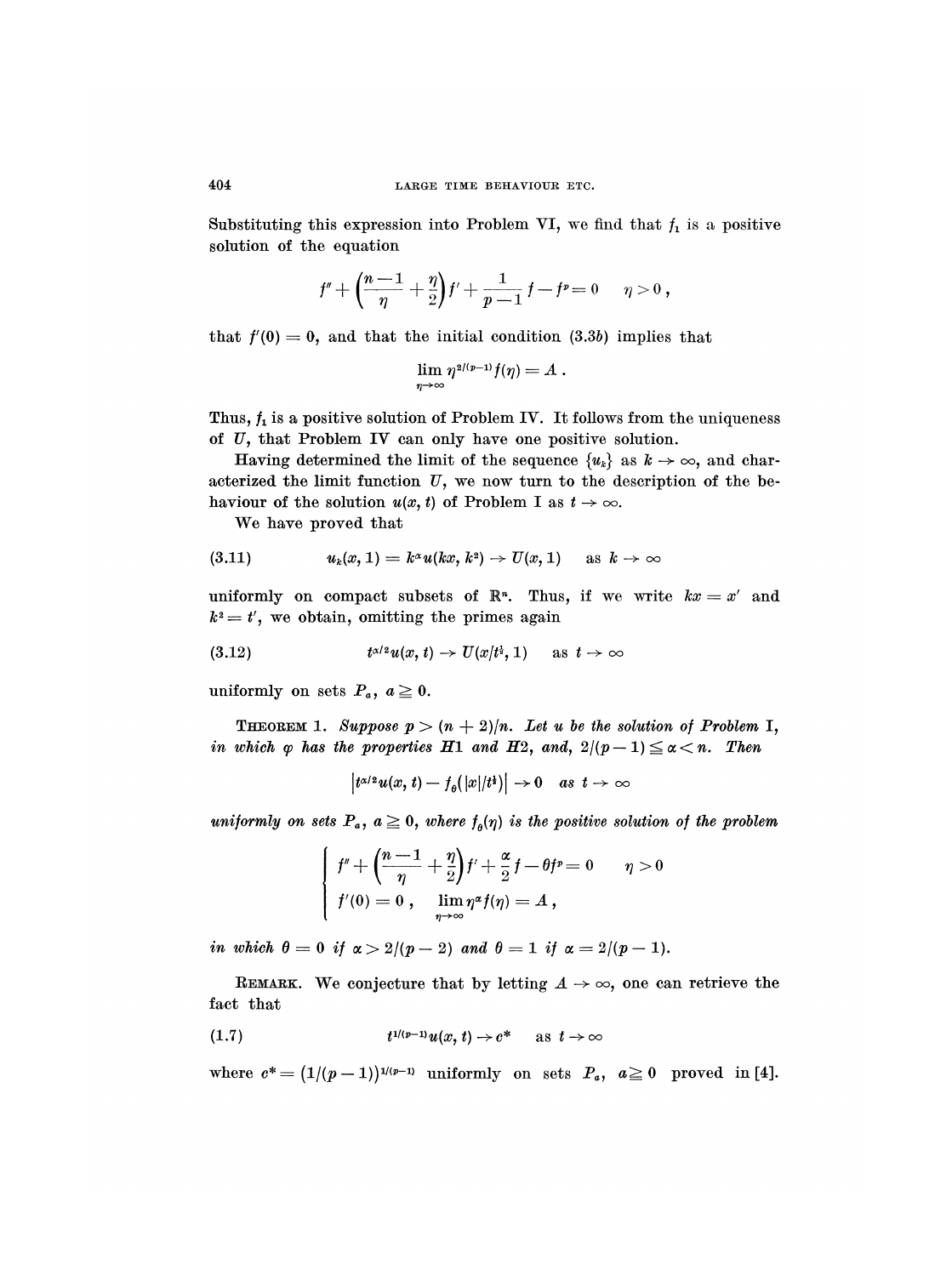#### 4. - Generalizations.

Lemma 1 and Lemma 2, which yield the compactness of the set  $\{u_k\}$  are based on property  $H_2$  only. This property allowed us to bound u and  $u_k$ by a multiple of  $W$ . Thus, we may expect that some convergence theorem still holds if we relax or even omit  $H1$ .

As a first generalization, we do not make the symmetry-assumption that the limit of  $|x|^\alpha \varphi(x)$  as  $|x| \to \infty$  is the same along every ray.

 $H1^*$  For every fixed  $\omega \in \mathbb{R}^n$ ,  $|\omega| = 1$ ,

$$
\lim_{|x|\to\infty}|x|^{\alpha}\varphi(|x|\omega)=A(\omega)
$$

in which  $A(\omega) \geq 0$  ( $\neq 0$ ).

Proceeding as before, we obtain:

**THEOREM** 2. Suppose  $p > (n+2)/n$ . Let u be the solution of Problem I in which  $\varphi$  has the properties  $H1^*$  and  $H2$ , and  $2/(p-1) \leq \alpha < n$ . Then

$$
(4.1) \t\t\t |t^{\alpha/2}u(x,t)-h(x/t^{\frac{1}{2}})|\to 0 \t as t\to \infty
$$

uniformly on sets  $P_a$ ,  $a \geq 0$ , where  $h(\xi)$  is a positive solution of the problem

(VII) 
$$
\begin{cases} \Delta h + \frac{1}{2} \xi \cdot \nabla h + \frac{\alpha}{2} h - \theta h^p = 0 & \xi \in \mathbb{R}^n \\ \lim_{|\xi| \to \infty} |\xi|^\alpha h(|\xi|\omega) = A(\omega) \end{cases}
$$

in which  $\theta = 0$  if  $\alpha > 2/(p-1)$  and  $\theta = 1$  if  $\alpha = 2/(p-1)$ .

The existence and uniqueness of a positive solution of Problem VII is ensured by the proof of Theorem 2.

EXAMPLE. Let  $n = 1$ ,  $p = 5$  and  $\alpha = \frac{1}{2} (= 2/(p-1))$ . Then Problem I becomes

$$
\begin{cases}\n u_t = u_{xx} - u^5 & x \in \mathbb{R}, \quad t > 0 \\
 u(x, 0) = \varphi(x) & x \in \mathbb{R}.\n\end{cases}
$$

Suppose

$$
|x|^{\frac{1}{2}}\varphi(x) \to \begin{cases} 0 & \text{if } x \to -\infty \\ 1 & \text{if } x \to +\infty. \end{cases}
$$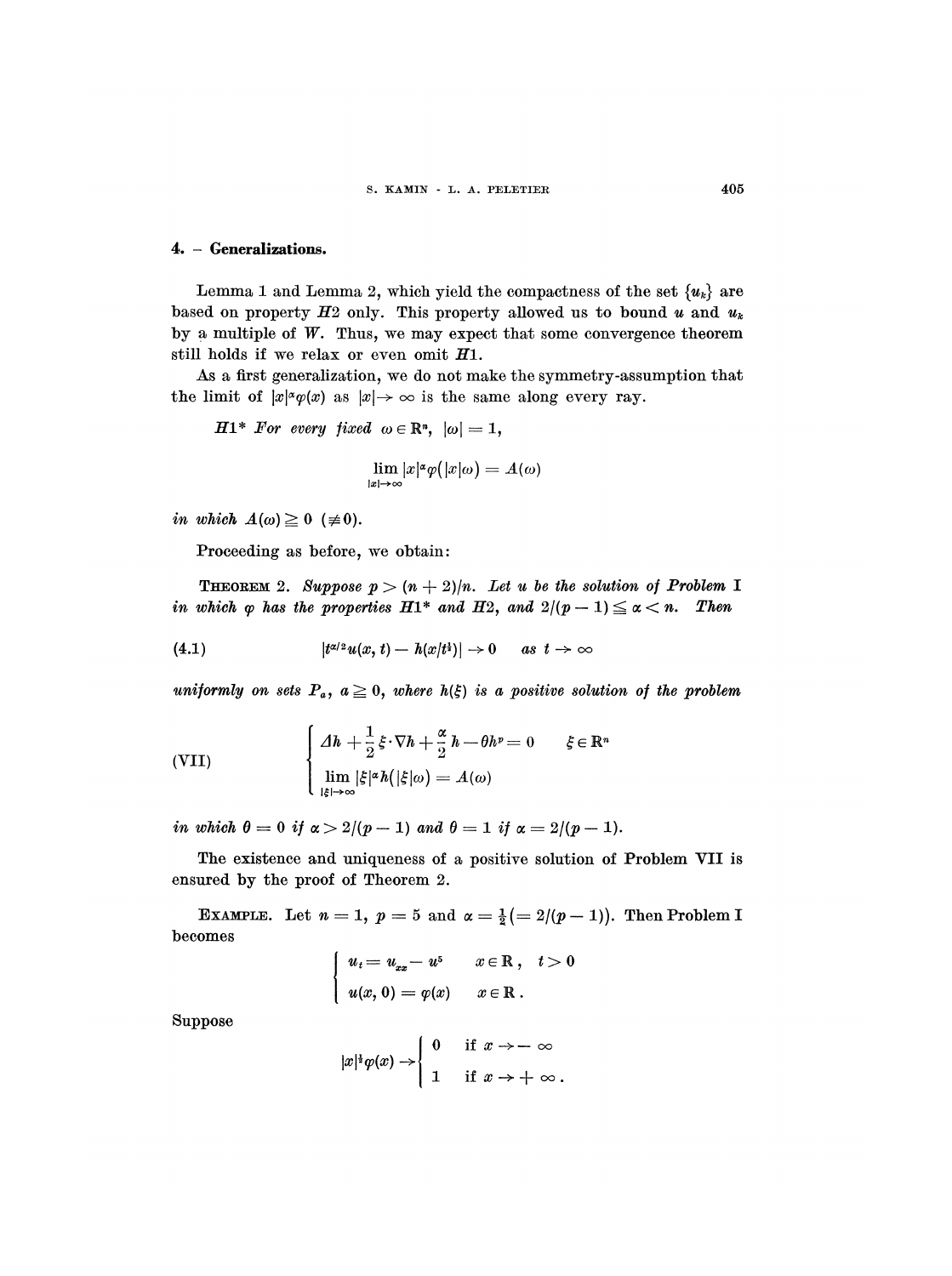Then (4.1) implies that

$$
|t^{\frac{1}{2}}u(x, t)-h(x/t^{\frac{1}{2}})|\to 0 \quad \text{as } t\to \infty,
$$

where  $h$  satisfies

$$
\left\{\begin{array}{ll} h''+\frac{1}{2}\xi h'+\frac{1}{4}h-h^5=0 & \xi\in\mathbb{R} \\[1.5ex] \lim_{|\xi|\to\infty}|\xi|^{\frac{1}{2}}h(\xi)=\left\{\begin{array}{ll} 0 & \text{if}\ \xi\to-\infty \\[1.5ex] 1 & \text{if}\ \xi\to+\infty \end{array}.\right. \end{array}\right.
$$

Note that the function  $h(\xi)$  is not symmetric.



Fig. 1. - The function  $h(\xi)$  in the Example.

If we only assume  $H2$ , it is still possible to give some characterization of the large time behaviour of  $u(x, t)$  if  $\alpha > 2/(p-1)$ .

**THEOREM 3.** Suppose  $p > (n+2)/n$ . Let u be the solution of Problem I in which  $\varphi$  has the property H2, and  $2/(p-1) < \alpha < n$ . Then

$$
t^{\alpha/2}|u(x, t)-w(x, t)|\to 0 \quad as \ t\to\infty
$$

uniformly on sets  $P_a$ ,  $a \geq 0$ , where w is the solution of the problem

$$
\begin{cases}\nw_t = \varDelta w & \text{in } S \\
w(x, 0) = \varphi(x) & \text{in } \mathbb{R}^n.\n\end{cases}
$$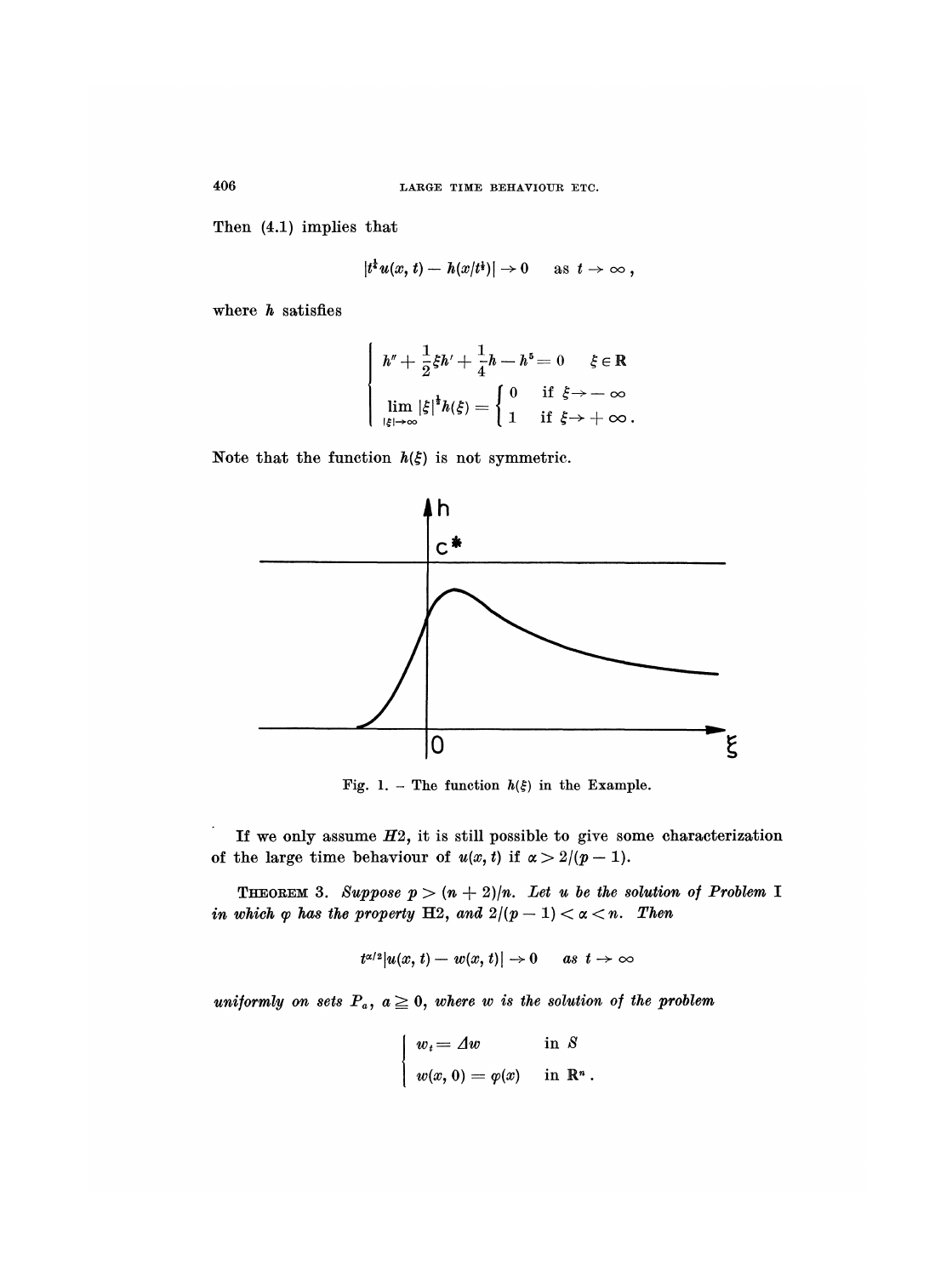**PROOF.** Define the functions  $w_k(x, t) = k^{\alpha} w(kx, k^2 t)$  and  $z_k = u_k - w_k$ . Then, for any  $T > 0$ ,  $z_k$  satisfies the integral identity

$$
\iint\limits_{S_T} [(\zeta_t + \varDelta \zeta) z_k - k^{-\nu} \zeta u_k^{\nu}] dx dt = 0.
$$

Thanks to the properties of  $u_k$  and  $w_k$ , there exists a subsequence  $\{z_i\}$ and a function  $Z \in C(S_T)$  such that  $z_{\nu} \to Z$  as  $k' \to \infty$  uniformly on any compact subset of  $S_T$ . As in Lemma 3 we prove that

$$
\iint\limits_{S_T} (\zeta_t + \varDelta \zeta) Z \, dx \, dt = 0 \, .
$$

Since Z satisfies (3.2) it follows from Lemma 4 that  $Z(x, t) = 0$  for all  $(x, t) \in S_T$ . Thus the entire sequence  $z_k$  converges to  $Z = 0$ .

The proof is completed as in  $(3.11)$  and  $(3.12)$ .

Thus, if  $\alpha > 2/((p-1))$ , the large time behaviour of the solution u of the nonlinear equation (1.1) is up to order  $o(t^{-\alpha/2})$  the same as that of the solution w of the much simpler heat equation, which can be determined by the Poisson integral formula.

We conclude with a generalization of Theorems 1-3 for solutions of the problem

$$
\begin{cases}\n u_t = \varDelta u - g(x, u) & \text{in } S \\
 u(x, 0) = \varphi(x) & \text{in } \mathbb{R}^n\n\end{cases}
$$

in which  $\varphi$  is as in Problem I and  $g$  a nonnegative  $C^1$ -function. We find that if  $g(\cdot, u)$  behaves like  $u^p$  near  $u = 0$  and  $p > (n + 2)/n$ , the three theorems continue to hold. As an example, we formulate the analogue of in which  $\varphi$  is as in Problem I and  $g$  a<br>that if  $g(\cdot, u)$  behaves like  $u^p$  near  $u =$ <br>theorems continue to hold. As an exam<br>Theorem 1.

THEOREM 4. Let u be the solution of Problem VIII. Suppose for some  $\alpha < n$ ,

(1)  $\varphi$  satisfies  $H1$  and  $H2$ ;

(2) There exists a constant  $\lambda \in \{0, 1\}$  such that

$$
u^{-(1+\frac{2}{\alpha})}g(x,u)\to\lambda\qquad as\ \ u\to0
$$

uniformly with respect to  $x \in \mathbb{R}^n$ . Then the conclusion of Theorem 1 holds, with  $\theta = \lambda$ .